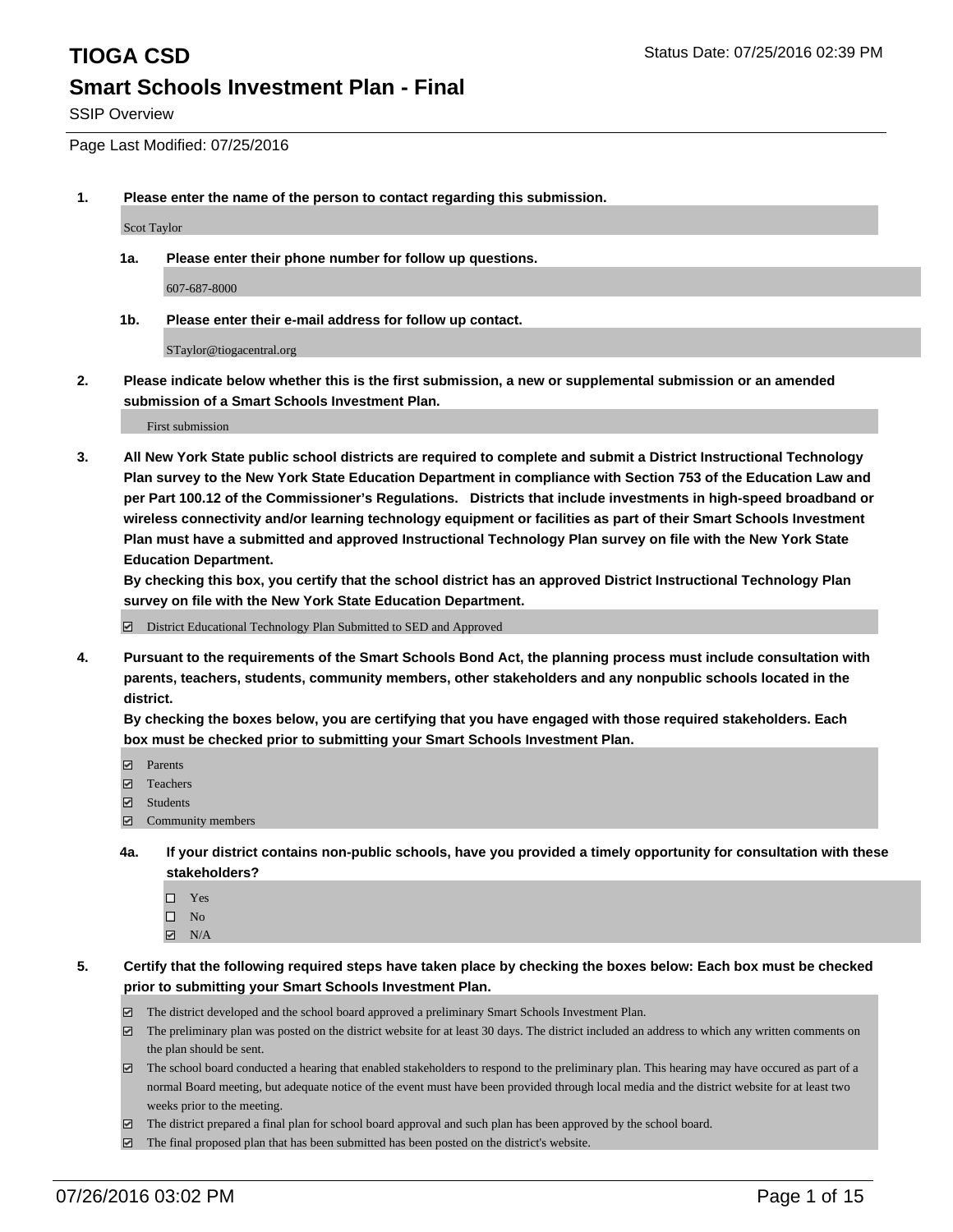SSIP Overview

Page Last Modified: 07/25/2016

**5a. Please upload the proposed Smart Schools Investment Plan (SSIP) that was posted on the district's website. Note that this should be different than your recently submitted Educational Technology Survey. The Final SSIP, as approved by the School Board, should also be posted on the website and remain there during the course of the projects contained therein.**

print-Tioga (2).pdf Tioga Presentation.ppt

**6. Please enter an estimate of the total number of students and staff that will benefit from this Smart Schools Investment Plan based on the cumulative projects submitted to date.**

1,075

**7. An LEA/School District may partner with one or more other LEA/School Districts to form a consortium to pool Smart Schools Bond Act funds for a project that meets all other Smart School Bond Act requirements. Each school district participating in the consortium will need to file an approved Smart Schools Investment Plan for the project and submit a signed Memorandum of Understanding that sets forth the details of the consortium including the roles of each respective district.**

 $\Box$  The district plans to participate in a consortium to partner with other school district(s) to implement a Smart Schools project.

**8. Please enter the name and 6-digit SED Code for each LEA/School District participating in the Consortium.**

| <b>Partner LEA/District</b> | <b>ISED BEDS Code</b> |
|-----------------------------|-----------------------|
| (No Response)               | (No Response)         |

**9. Please upload a signed Memorandum of Understanding with all of the participating Consortium partners.**

(No Response)

### **10. Your district's Smart Schools Bond Act Allocation is:**

\$1,080,145

**11. Enter the budget sub-allocations by category that you are submitting for approval at this time. If you are not budgeting SSBA funds for a category, please enter 0 (zero.) If the value entered is \$0, you will not be required to complete that survey question.**

|                                       | Sub-<br>Allocations |
|---------------------------------------|---------------------|
| School Connectivity                   | 35,160              |
| Connectivity Projects for Communities | 0                   |
| <b>Classroom Technology</b>           | 150,000             |
| Pre-Kindergarten Classrooms           | 0                   |
| Replace Transportable Classrooms      |                     |
| High-Tech Security Features           | 150,000             |
| Totals:                               | 335,160.00          |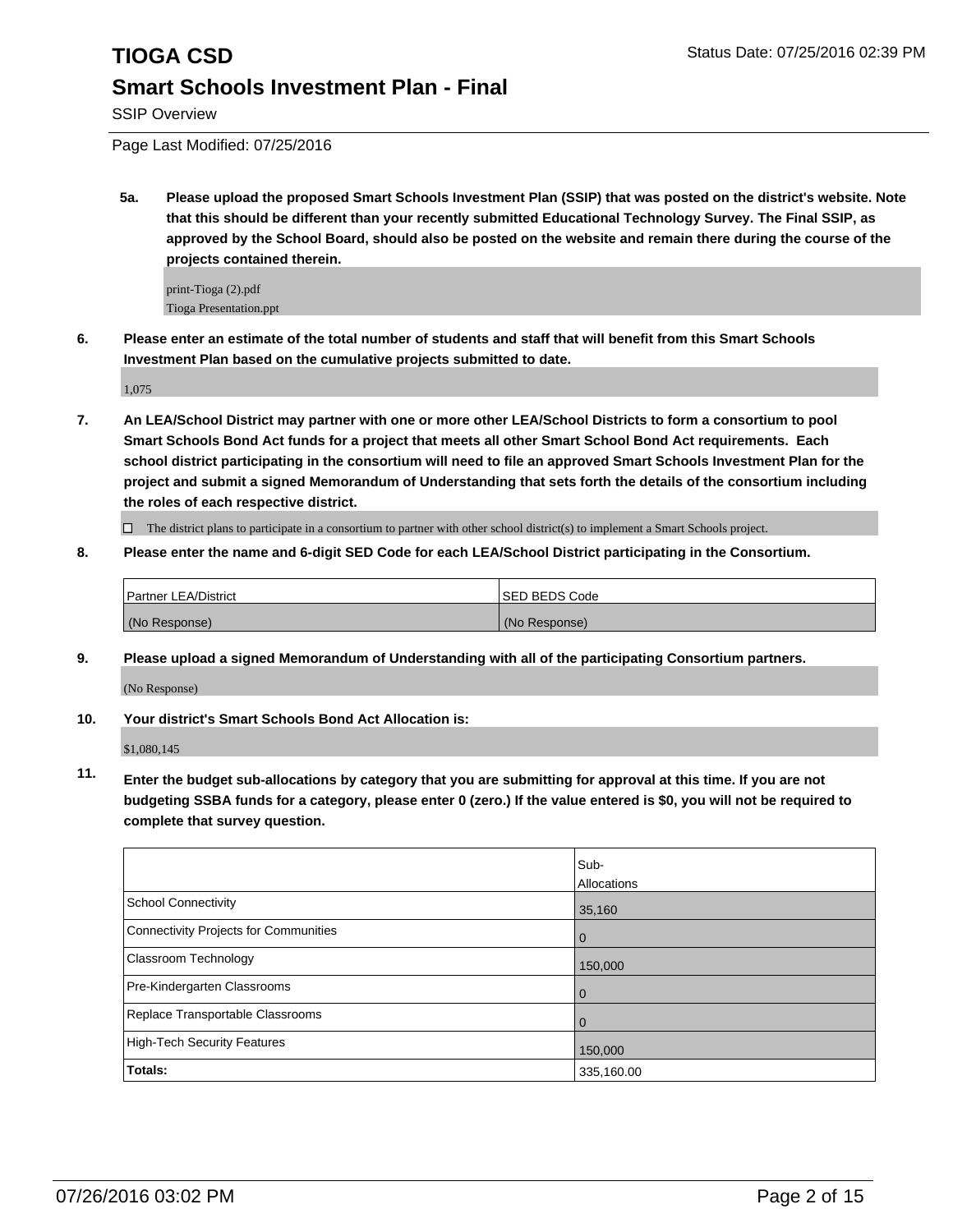# **TIOGA CSD** Status Date: 07/25/2016 02:39 PM **Smart Schools Investment Plan - Final**

School Connectivity

Page Last Modified: 07/25/2016

- **1. In order for students and faculty to receive the maximum benefit from the technology made available under the Smart Schools Bond Act, their school buildings must possess sufficient connectivity infrastructure to ensure that devices can be used during the school day. Smart Schools Investment Plans must demonstrate that:**
	- **sufficient infrastructure that meets the Federal Communications Commission's 100 Mbps per 1,000 students standard currently exists in the buildings where new devices will be deployed, or**
	- **is a planned use of a portion of Smart Schools Bond Act funds, or**
	- **is under development through another funding source.**

**Smart Schools Bond Act funds used for technology infrastructure or classroom technology investments must increase the number of school buildings that meet or exceed the minimum speed standard of 100 Mbps per 1,000 students and staff within 12 months. This standard may be met on either a contracted 24/7 firm service or a "burstable" capability. If the standard is met under the burstable criteria, it must be:**

**1. Specifically codified in a service contract with a provider, and**

**2. Guaranteed to be available to all students and devices as needed, particularly during periods of high demand, such as computer-based testing (CBT) periods.**

**Please describe how your district already meets or is planning to meet this standard within 12 months of plan submission.**

The district currently meets this requirement through the Broome Tioga BOCES and operates a 1Gb connection for 1027 students.

- **1a. If a district believes that it will be impossible to meet this standard within 12 months, it may apply for a waiver of this requirement, as described on the Smart Schools website. The waiver must be filed and approved by SED prior to submitting this survey.**
	- $\Box$  By checking this box, you are certifying that the school district has an approved waiver of this requirement on file with the New York State Education Department.
- **2. Connectivity Speed Calculator (Required)**

|                         | l Number of<br><b>Students</b> | Multiply by<br>100 Kbps | Divide by 1000 Current Speed<br>to Convert to<br>Required<br>Speed in Mb | l in Mb | Expected<br>Speed to be<br>Attained Within   Required<br>12 Months | Expected Date<br>lWhen<br>Speed Will be<br>l Met |
|-------------------------|--------------------------------|-------------------------|--------------------------------------------------------------------------|---------|--------------------------------------------------------------------|--------------------------------------------------|
| <b>Calculated Speed</b> | 1.040                          | 104.000                 | $104$ mb                                                                 | 1000 mb | (No<br>Response)                                                   | l (No<br>Response)                               |

### **3. Describe how you intend to use Smart Schools Bond Act funds for high-speed broadband and/or wireless connectivity projects in school buildings.**

The Tioga Central School District will be implementing a one-to-one learning environment. Tioga classrooms will utilize wireless devices that incorporate innovation, digital literacy and career and life skills. The product of this integration will be authentic learning tasks that align to New York State Education Standards and can be integrated into future curricular objectives and instructional units/lessons. Tioga teachers would utilize this capacity both in instruction as well as in the development of lifelong student learning skills.

Tioga Central will be upgrading all of the internal switches. The current switches are maxed out at 100 meg to the desktop and to the wireless access points. Tioga Central will upgrade to switching equipment that will provide 1 gig to all ports including wireless access points and to the hard connection ports. This capacity will be critical to support research, streaming video for instruction, and maximizing wireless capacity.

The district will upgrade a solid wired infrastructure for our students. In order to meet the demands of today's world, we will install additional wireless access points, improve connectivity between data closets, replace outdated network cabling, and improvements to network/data closets.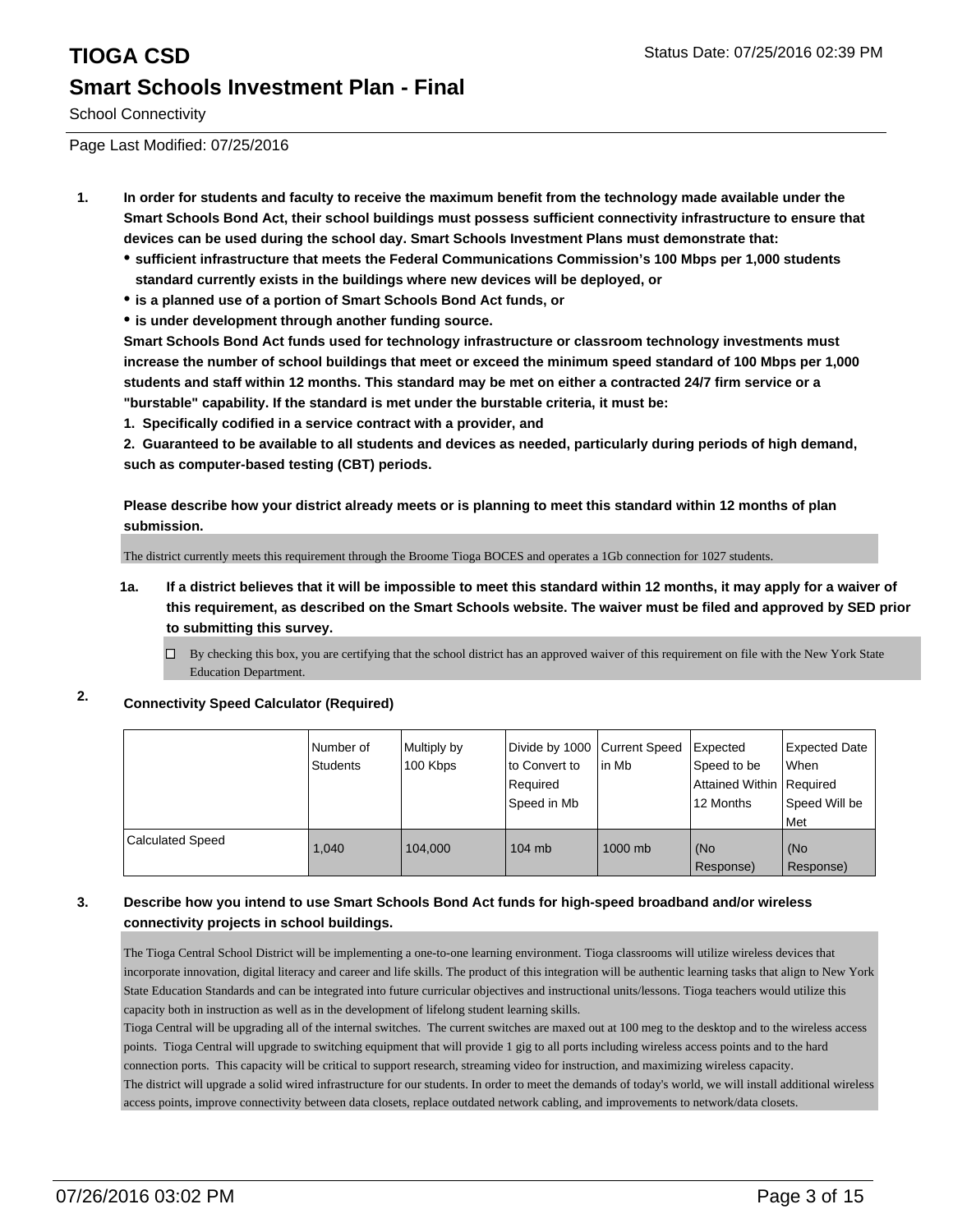# **TIOGA CSD** Status Date: 07/25/2016 02:39 PM **Smart Schools Investment Plan - Final**

School Connectivity

Page Last Modified: 07/25/2016

**4. Describe the linkage between the district's District Instructional Technology Plan and the proposed projects. (There should be a link between your response to this question and your response to Question 1 in Part E. Curriculum and Instruction "What are the district's plans to use digital connectivity and technology to improve teaching and learning?)**

The development of technology tools that support communication and collaboration have given rise to rich online communities. These communities can provide opportunities for teachers to become learners, students to facilitate conversation and collaboration as well as extending the learning environment. The district wishes to increase equitable access to technology through the use of the mobile wireless technologies. Technology-based learning and assessment systems will be pivotal in improving student learning and generating data that can be used to continuously improve education systems at all levels. Technology will help us execute collaborative teaching strategies combined with professional learning to better connect our educators. Finally, technology will help students to meet college and career readiness goals.

A critical component to accomplishing this goal will be the upgrade of the switching equipment in Tioga. Through put is currently limited by the switching equipment. Upgrades to gig speed on the ports will allow more students and teachers to utilize on-line tools.

**5. If the district wishes to have students and staff access the Internet from wireless devices within the school building, or in close proximity to it, it must first ensure that it has a robust Wi-Fi network in place that has sufficient bandwidth to meet user demand.**

**Please describe how you have quantified this demand and how you plan to meet this demand.**

The Tioga Central School District has worked closely with Broome Tioga BOCES to review our buildings and met with administration and the technology team to understand our goals. The District's current wireless system meets the current needs and will be expanded as additional devices are added to the system.

**6. As indicated on Page 5 of the guidance, the Office of Facilities Planning will have to conduct a preliminary review of all capital projects, including connectivity projects.**

| <b>Project Number</b> |  |
|-----------------------|--|
| 60-09-03-04-0-007-SB1 |  |

**7. Certain high-tech security and connectivity infrastructure projects may be eligible for an expedited review process as determined by the Office of Facilities Planning.**

**Was your project deemed eligible for streamlined review?**

Yes

**7a. Districts that choose the Streamlined Review Process will be required to certify that they have reviewed all installations with their licensed architect or engineer of record and provide that person's name and license number. The licensed professional must review the products and proposed method of installation prior to implementation and review the work during and after completion in order to affirm that the work was codecompliant, if requested.**

 $\Box$  I certify that I have reviewed all installations with a licensed architect or engineer of record.

**8. Include the name and license number of the architect or engineer of record.**

| <i>Name</i> | License Number |
|-------------|----------------|
| Gary Henry  | 283811         |

**9. If you are submitting an allocation for School Connectivity complete this table. Note that the calculated Total at the bottom of the table must equal the Total allocation for this category that you entered in the SSIP Overview overall budget.**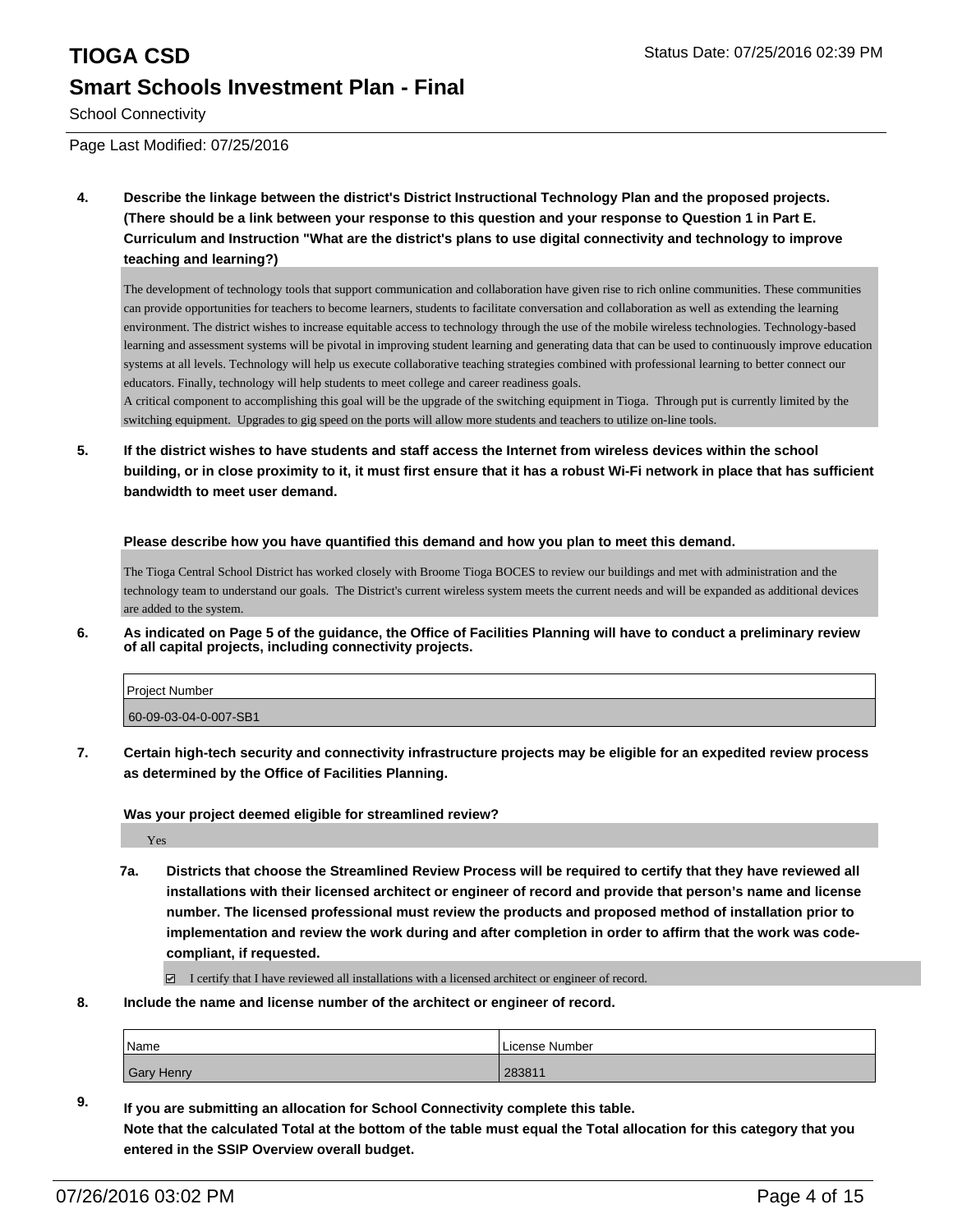School Connectivity

Page Last Modified: 07/25/2016

|                                            | Sub-          |
|--------------------------------------------|---------------|
|                                            | Allocation    |
| Network/Access Costs                       | 28,160        |
| <b>Outside Plant Costs</b>                 | (No Response) |
| School Internal Connections and Components | (No Response) |
| Professional Services                      | 4,500         |
| Testing                                    | (No Response) |
| Other Upfront Costs                        | (No Response) |
| <b>Other Costs</b>                         | 2,500         |
| Totals:                                    | 35,160.00     |

| Select the allowable expenditure | Item to be purchased                                      | Quantity | Cost per Item | <b>Total Cost</b> |
|----------------------------------|-----------------------------------------------------------|----------|---------------|-------------------|
| type.                            |                                                           |          |               |                   |
| Repeat to add another item under |                                                           |          |               |                   |
| each type.                       |                                                           |          |               |                   |
| Network/Access Costs             | HP Aruba switches HP 2920-48G POE                         | 11       | 2,560         | 28,160            |
| <b>Professional Services</b>     | A&E Design and constructiuon costs                        |          | 4,500         | 4,500             |
| <b>Other Costs</b>               | Project Incidental cost for Bidding and<br>other expenses |          | 2,500         | 2,500             |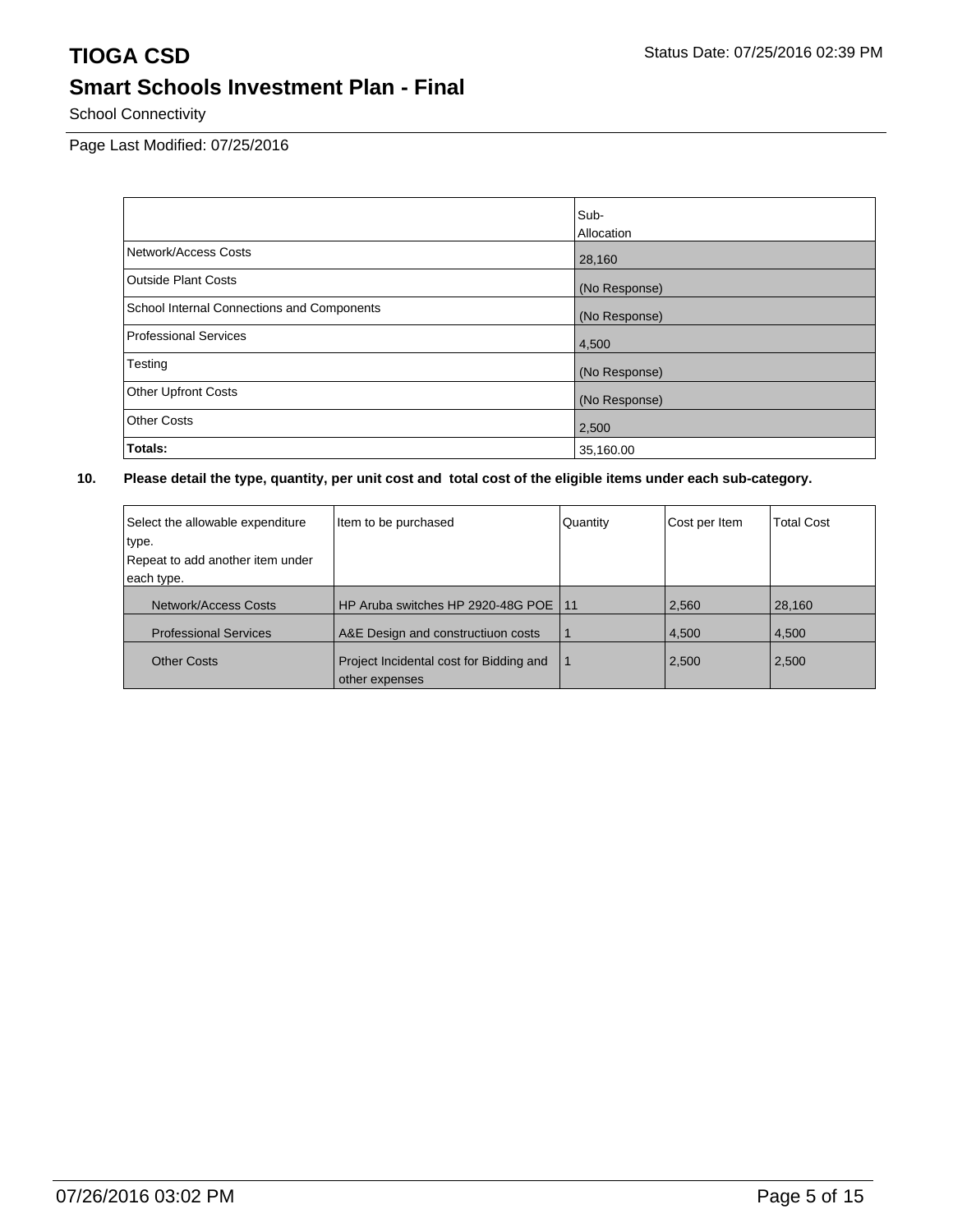Community Connectivity (Broadband and Wireless)

Page Last Modified: 03/31/2016

**1. Describe how you intend to use Smart Schools Bond Act funds for high-speed broadband and/or wireless connectivity projects in the community.**

(No Response)

**2. Please describe how the proposed project(s) will promote student achievement and increase student and/or staff access to the Internet in a manner that enhances student learning and/or instruction outside of the school day and/or school building.**

(No Response)

**3. Community connectivity projects must comply with all the necessary local building codes and regulations (building and related permits are not required prior to plan submission).**

 $\Box$  I certify that we will comply with all the necessary local building codes and regulations.

**4. Please describe the physical location of the proposed investment.**

(No Response)

**5. Please provide the initial list of partners participating in the Community Connectivity Broadband Project, along with their Federal Tax Identification (Employer Identification) number.**

| Project Partners | I Federal ID # |
|------------------|----------------|
| (No Response)    | (No Response)  |

**6. If you are submitting an allocation for Community Connectivity, complete this table. Note that the calculated Total at the bottom of the table must equal the Total allocation for this category that you**

**entered in the SSIP Overview overall budget.**

|                             | Sub-Allocation |
|-----------------------------|----------------|
| Network/Access Costs        | (No Response)  |
| Outside Plant Costs         | (No Response)  |
| <b>Tower Costs</b>          | (No Response)  |
| Customer Premises Equipment | (No Response)  |
| Professional Services       | (No Response)  |
| Testing                     | (No Response)  |
| Other Upfront Costs         | (No Response)  |
| Other Costs                 | (No Response)  |
| Totals:                     |                |

| Select the allowable expenditure | litem to be purchased | Quantity      | Cost per Item | Total Cost    |
|----------------------------------|-----------------------|---------------|---------------|---------------|
| type.                            |                       |               |               |               |
| Repeat to add another item under |                       |               |               |               |
| each type.                       |                       |               |               |               |
| (No Response)                    | (No Response)         | (No Response) | (No Response) | (No Response) |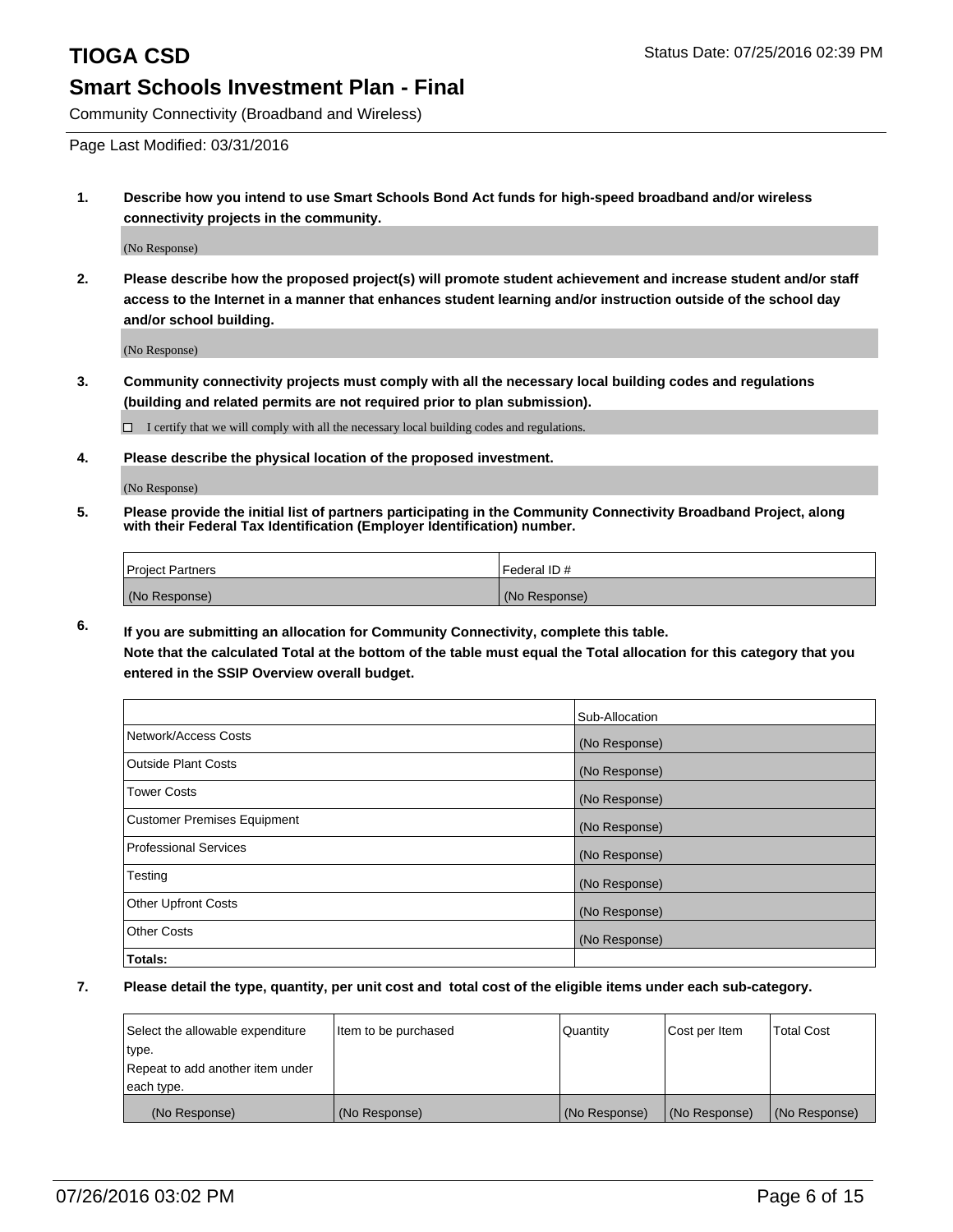Classroom Learning Technology

Page Last Modified: 04/03/2016

**1. In order for students and faculty to receive the maximum benefit from the technology made available under the Smart Schools Bond Act, their school buildings must possess sufficient connectivity infrastructure to ensure that devices can be used during the school day. Smart Schools Investment Plans must demonstrate that sufficient infrastructure that meets the Federal Communications Commission's 100 Mbps per 1,000 students standard currently exists in the buildings where new devices will be deployed, or is a planned use of a portion of Smart Schools Bond Act funds, or is under development through another funding source.**

**Smart Schools Bond Act funds used for technology infrastructure or classroom technology investments must increase the number of school buildings that meet or exceed the minimum speed standard of 100 Mbps per 1,000 students and staff within 12 months. This standard may be met on either a contracted 24/7 firm service or a "burstable" capability. If the standard is met under the burstable criteria, it must be:**

**1. Specifically codified in a service contract with a provider, and**

**2. Guaranteed to be available to all students and devices as needed, particularly during periods of high demand, such as computer-based testing (CBT) periods.**

**Please describe how your district already meets or is planning to meet this standard within 12 months of plan submission.**

The district currently meets this requirement through the Broome Tioga BOCES and operates a 1Gb connection for 1027 students

- **1a. If a district believes that it will be impossible to meet this standard within 12 months, it may apply for a waiver of this requirement, as described on the Smart Schools website. The waiver must be filed and approved by SED prior to submitting this survey.**
	- $\Box$  By checking this box, you are certifying that the school district has an approved waiver of this requirement on file with the New York State Education Department.

## **2. Connectivity Speed Calculator (Required)**

|                         | l Number of<br><b>Students</b> | Multiply by<br>100 Kbps | to Convert to<br>Required<br>Speed in Mb | Divide by 1000 Current Speed Expected<br>lin Mb | Speed to be<br>Attained Within   Required<br>12 Months | <b>Expected Date</b><br>l When<br>Speed Will be<br>l Met |
|-------------------------|--------------------------------|-------------------------|------------------------------------------|-------------------------------------------------|--------------------------------------------------------|----------------------------------------------------------|
| <b>Calculated Speed</b> | 1.040                          | 104.000                 | $104$ mb                                 | $1000$ mb                                       | (No<br>Response)                                       | (No<br>Response)                                         |

**3. If the district wishes to have students and staff access the Internet from wireless devices within the school building, or in close proximity to it, it must first ensure that it has a robust Wi-Fi network in place that has sufficient bandwidth to meet user demand.**

**Please describe how you have quantified this demand and how you plan to meet this demand.**

The Tioga Central School District's wireless infrastructure meet their current needs, however with the addition of additional devices purchased through this program the wireless infrastructure will need to be expanded. the district plans to utilize ERate funding to expand the current wireless system as required to meet all future needs.

**4. All New York State public school districts are required to complete and submit an Instructional Technology Plan survey to the New York State Education Department in compliance with Section 753 of the Education Law and per Part 100.12 of the Commissioner's Regulations.**

**Districts that include educational technology purchases as part of their Smart Schools Investment Plan must have a submitted and approved Instructional Technology Plan survey on file with the New York State Education Department.**

 $\boxtimes$  By checking this box, you are certifying that the school district has an approved Instructional Technology Plan survey on file with the New York State Education Department.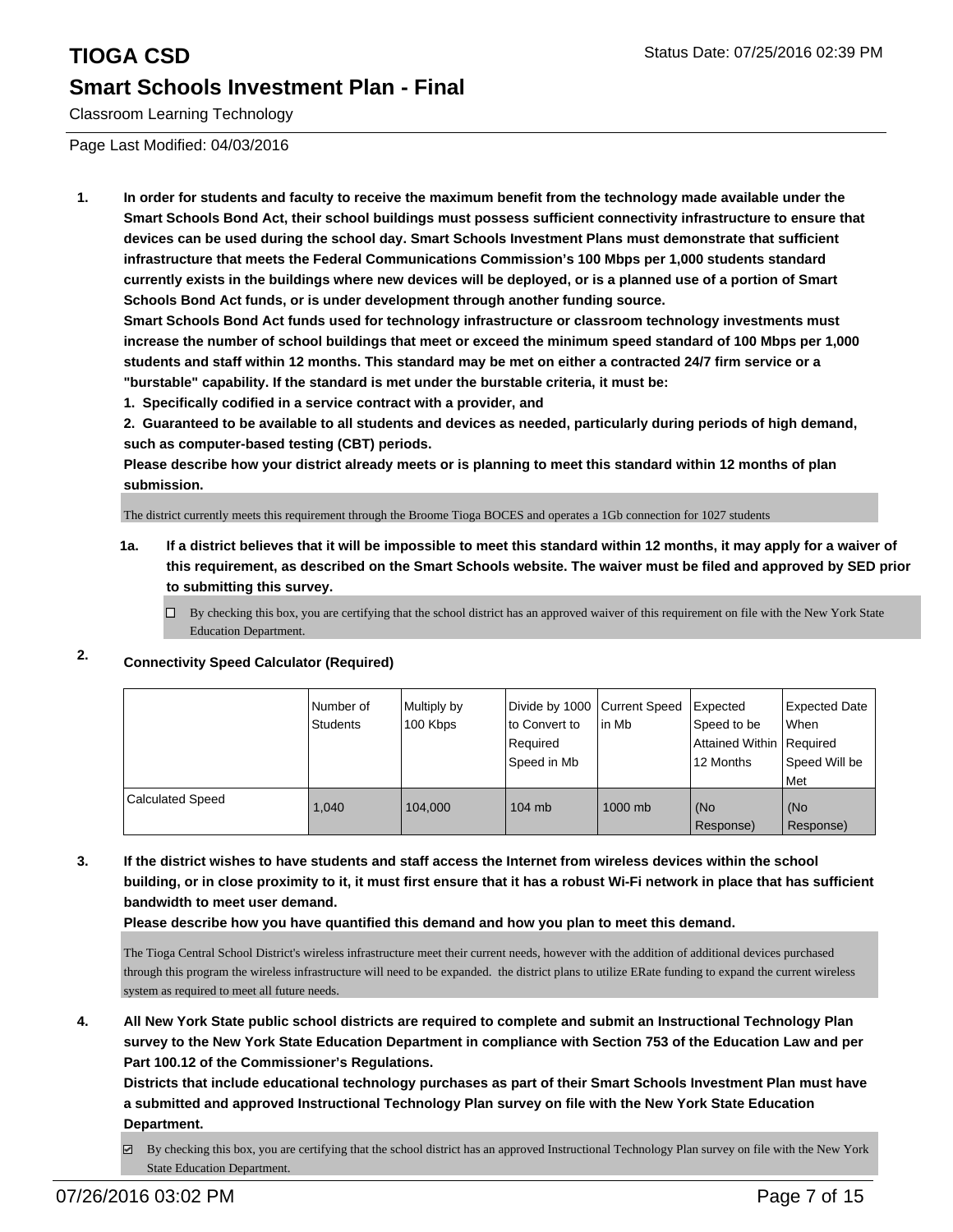Classroom Learning Technology

Page Last Modified: 04/03/2016

**5. Describe the devices you intend to purchase and their compatibility with existing or planned platforms or systems. Specifically address the adequacy of each facility's electrical, HVAC and other infrastructure necessary to install and support the operation of the planned technology.**

The Tioga Central School District currently uses Chrome Books in their educational program and was a participant in the NYSED sponsored Educational Resource Strategies (ERS) school design study. This resulted in a pilot program to utilize this technology to promote student literacy and assessment tool in the classroom. The district plans to expand on the pilot program and provide Chrome Books for students as they transition into higher grade levels. The plan is to purchase a total of 500 new chrome books over a multiple years. This will allow for a multiple year sustainability replacement program to be implemented.The district has evaluated the electrical supply necessary to power the incease in technology being brought on line. It has been determined that it is sufficient for the needs required.

- **6. Describe how the proposed technology purchases will:**
	- **> enhance differentiated instruction;**
	- **> expand student learning inside and outside the classroom;**
	- **> benefit students with disabilities and English language learners; and**
	- **> contribute to the reduction of other learning gaps that have been identified within the district.**

**The expectation is that districts will place a priority on addressing the needs of students who struggle to succeed in a rigorous curriculum. Responses in this section should specifically address this concern and align with the district's Instructional Technology Plan (in particular Question 2 of E. Curriculum and Instruction: "Does the district's instructional technology plan address the needs of students with disabilities to ensure equitable access to instruction, materials and assessments?" and Question 3 of the same section: "Does the district's instructional technology plan address the provision of assistive technology specifically for students with disabilities to ensure access to and participation in the general curriculum?"**

The integration of Chrome Books has included ALL Tioga Central Classrooms. Regular Education and Students with Disabilities. The Dell Chromebooks specified are touch screen devices that are exceptional for use with students who require graphics interaction as well as a traditional key board. Additionally, "at risk" students, which includes students who are at risk of failing annual grade level testing as well as Regents Exams, will have the opportunity to use on line resources for appropriate test preparation and review .English Language Learners will benefit from additional online resources that can be provided through use of Chrome Books. ELL students will also have greater access to online materials through the increased number of devices being introduced into the classroom.

**7. Where appropriate, describe how the proposed technology purchases will enhance ongoing communication with parents and other stakeholders and help the district facilitate technology-based regional partnerships, including distance learning and other efforts.**

Tioga Central has a robust Student Management System with a complete Parent Portal that allows parents to review assignments, grades, and attendance in a real time environment.

In Tioga, the primary goal is the use of Chrome Books to expand classroom opportunities. This has a secondary impact on the student/parent partnership. Because it is cloud based and device agnostic, a parent can review a student actual assignment progress any time any where. When the portal identifies a English assignment, the parent can have the student open the work at home so they could review the progress. When the student returns to school the assignment is available, and teacher or peer comments can be recorded.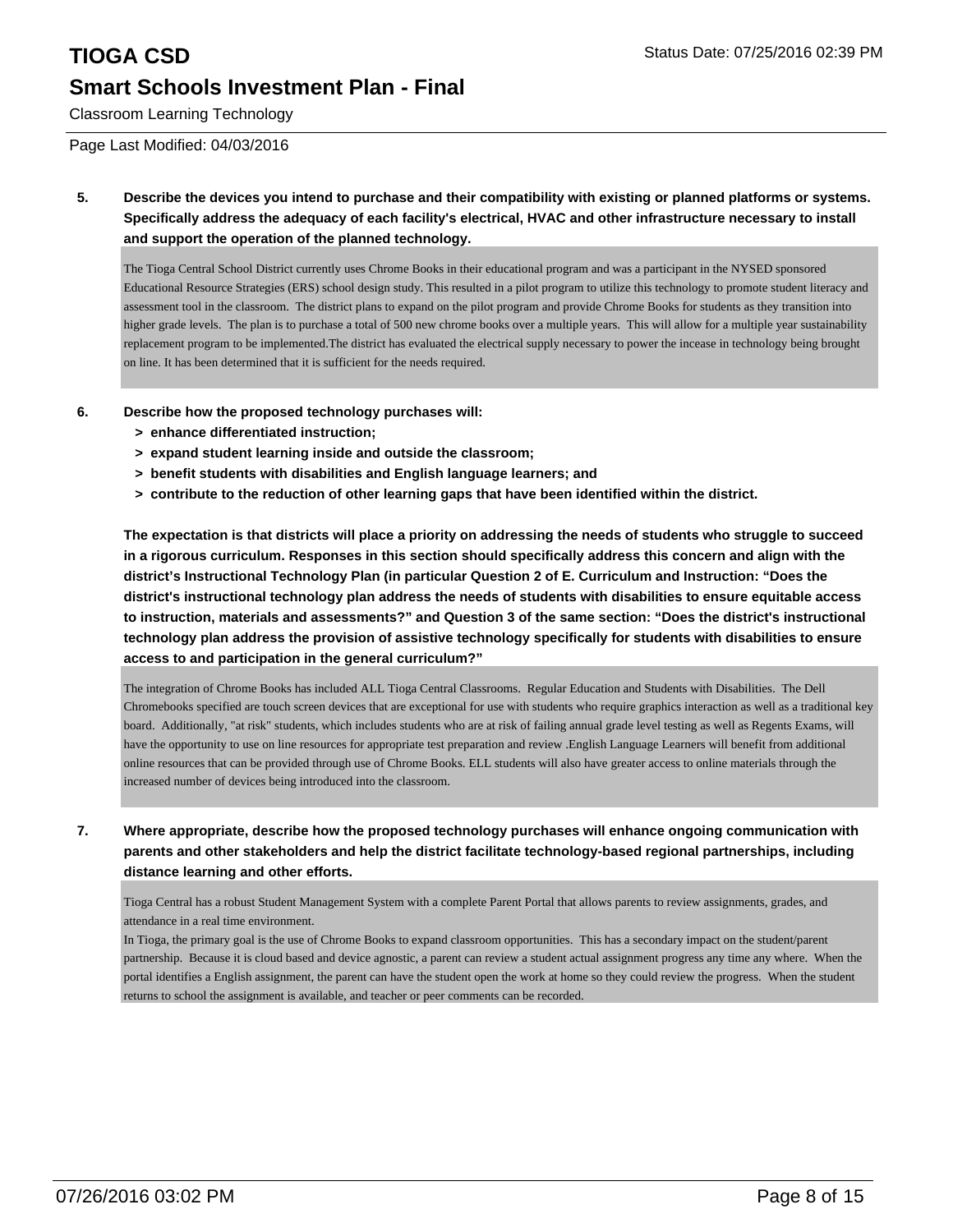# **TIOGA CSD** Status Date: 07/25/2016 02:39 PM **Smart Schools Investment Plan - Final**

Classroom Learning Technology

Page Last Modified: 04/03/2016

**8. Describe the district's plan to provide professional development to ensure that administrators, teachers and staff can employ the technology purchased to enhance instruction successfully.**

**Note: This response should be aligned and expanded upon in accordance with your district's response to Question 1 of F. Professional Development of your Instructional Technology Plan: "Please provide a summary of professional development offered to teachers and staff, for the time period covered by this plan, to support technology to enhance teaching and learning. Please include topics, audience and method of delivery within your summary."**

Tioga Central participates Broome Tioga BOCES regional trainings through Model Schools. All teachers and administrators are eligible to participate in those trainings. The true benefit of the Model Schools program is that the trainers are fellow teachers who understand the classroom curriculum and the evaluation process. Trainings are relevant and appropriately structured.

Additionally, Tioga Central has an existing Pilot program for Chrome Books in the classrooms. These teachers agreed to serve as Turn Key trainers. These trainings are in small groups and include topics ranging from basic software usage such as Google Docs, Google Sheets, or Google Slides to specific usages such as integration into elementary writing curriculum or integration into secondary science lab curriculum.

- **9. Districts must contact the SUNY/CUNY teacher preparation program that supplies the largest number of the district's new teachers to request advice on innovative uses and best practices at the intersection of pedagogy and educational technology.**
	- By checking this box, you certify that you have contacted the SUNY/CUNY teacher preparation program that supplies the largest number of your new teachers to request advice on these issues.
	- **9a. Please enter the name of the SUNY or CUNY Institution that you contacted.**

(No Response)

**9b. Enter the primary Institution phone number.**

(No Response)

**9c. Enter the name of the contact person with whom you consulted and/or will be collaborating with on innovative uses of technology and best practices.**

(No Response)

**10. A district whose Smart Schools Investment Plan proposes the purchase of technology devices and other hardware must account for nonpublic schools in the district.**

**Are there nonpublic schools within your school district?**

- □ Yes
- $\blacksquare$  No
- **11. Nonpublic Classroom Technology Loan Calculator**

**The Smart Schools Bond Act provides that any Classroom Learning Technology purchases made using Smart Schools funds shall be lent, upon request, to nonpublic schools in the district. However, no school district shall be required to loan technology in amounts greater than the total obtained and spent on technology pursuant to the Smart Schools Bond Act and the value of such loan may not exceed the total of \$250 multiplied by the nonpublic school enrollment in the base year at the time of enactment. See:**

**http://www.p12.nysed.gov/mgtserv/smart\_schools/docs/Smart\_Schools\_Bond\_Act\_Guidance\_04.27.15\_Final.pdf.**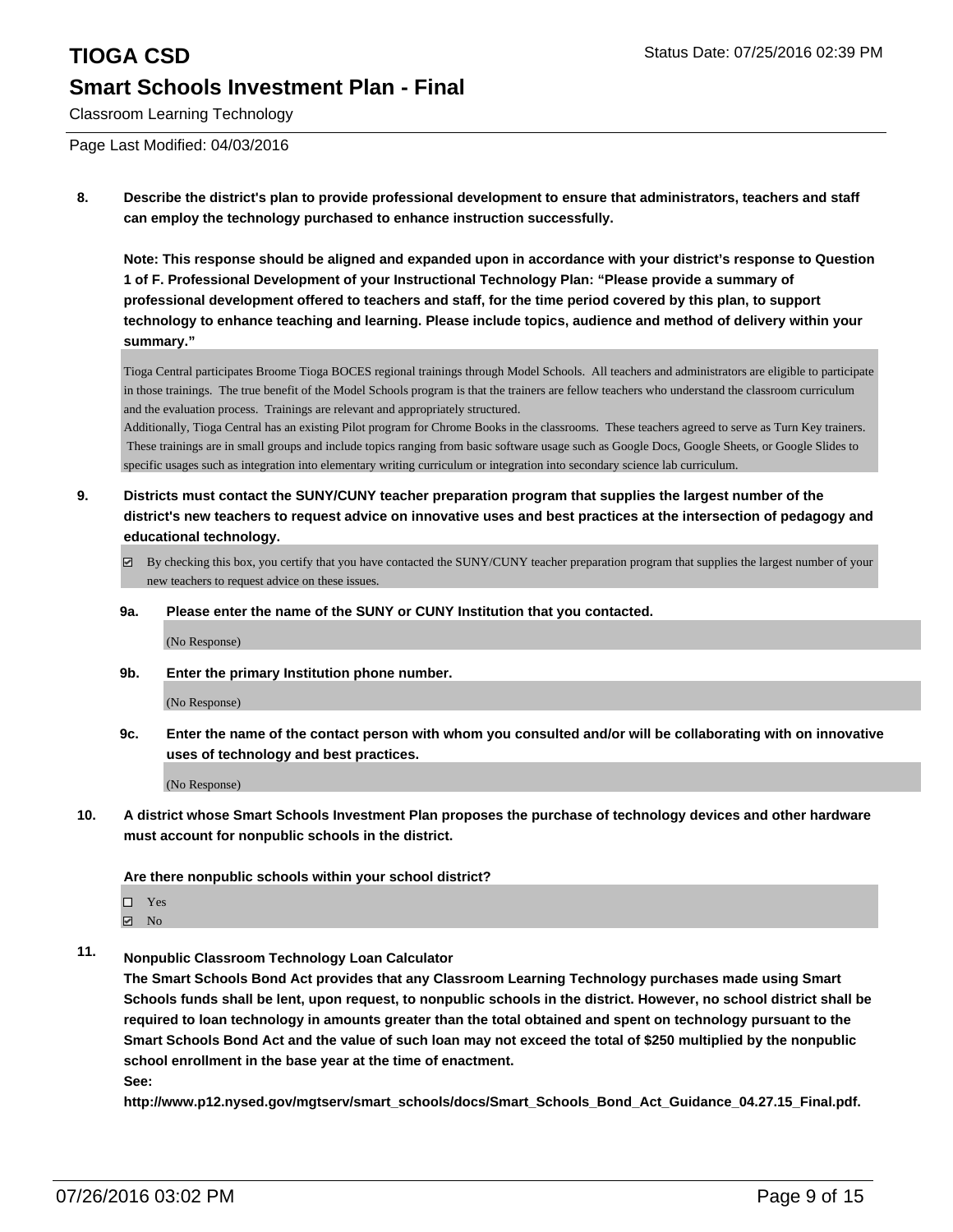Classroom Learning Technology

Page Last Modified: 04/03/2016

|                                     | 1. Classroom<br>Technology<br>Sub-allocation | 2. Public<br>Enrollment<br>$(2014 - 15)$ | 3. Nonpublic<br><b>Enrollment</b><br>(2014-15) | 4. Sum of<br>Public and<br>Nonpublic<br>Enrollment                                            | 15. Total Per<br>Pupil Sub-<br>lallocation | 6. Total<br>Nonpublic Loan<br>Amount |
|-------------------------------------|----------------------------------------------|------------------------------------------|------------------------------------------------|-----------------------------------------------------------------------------------------------|--------------------------------------------|--------------------------------------|
| Calculated Nonpublic Loan<br>Amount |                                              |                                          |                                                | (No Response)   (No Response)   (No Response)   (No Response)   (No Response)   (No Response) |                                            |                                      |

**12. To ensure the sustainability of technology purchases made with Smart Schools funds, districts must demonstrate a long-term plan to maintain and replace technology purchases supported by Smart Schools Bond Act funds. This sustainability plan shall demonstrate a district's capacity to support recurring costs of use that are ineligible for Smart Schools Bond Act funding such as device maintenance, technical support, Internet and wireless fees, maintenance of hotspots, staff professional development, building maintenance and the replacement of incidental items. Further, such a sustainability plan shall include a long-term plan for the replacement of purchased devices and equipment at the end of their useful life with other funding sources.**

 $\boxdot$  By checking this box, you certify that the district has a sustainability plan as described above.

**13. Districts must ensure that devices purchased with Smart Schools Bond funds will be distributed, prepared for use, maintained and supported appropriately. Districts must maintain detailed device inventories in accordance with generally accepted accounting principles.**

By checking this box, you certify that the district has a distribution and inventory management plan and system in place.

**14. If you are submitting an allocation for Classroom Learning Technology complete this table. Note that the calculated Total at the bottom of the table must equal the Total allocation for this category that you entered in the SSIP Overview overall budget.**

|                         | Sub-Allocation |
|-------------------------|----------------|
| Interactive Whiteboards | (No Response)  |
| Computer Servers        | (No Response)  |
| Desktop Computers       | (No Response)  |
| Laptop Computers        | 150,000        |
| <b>Tablet Computers</b> | (No Response)  |
| Other Costs             | (No Response)  |
| Totals:                 | 150,000.00     |

| Select the allowable expenditure | I Item to be Purchased    | l Quantitv | Cost per Item | <b>Total Cost</b> |
|----------------------------------|---------------------------|------------|---------------|-------------------|
| type.                            |                           |            |               |                   |
| Repeat to add another item under |                           |            |               |                   |
| each type.                       |                           |            |               |                   |
| <b>Laptop Computers</b>          | Chrome Books Dell 11-3120 | 500        | 300           | 150,000           |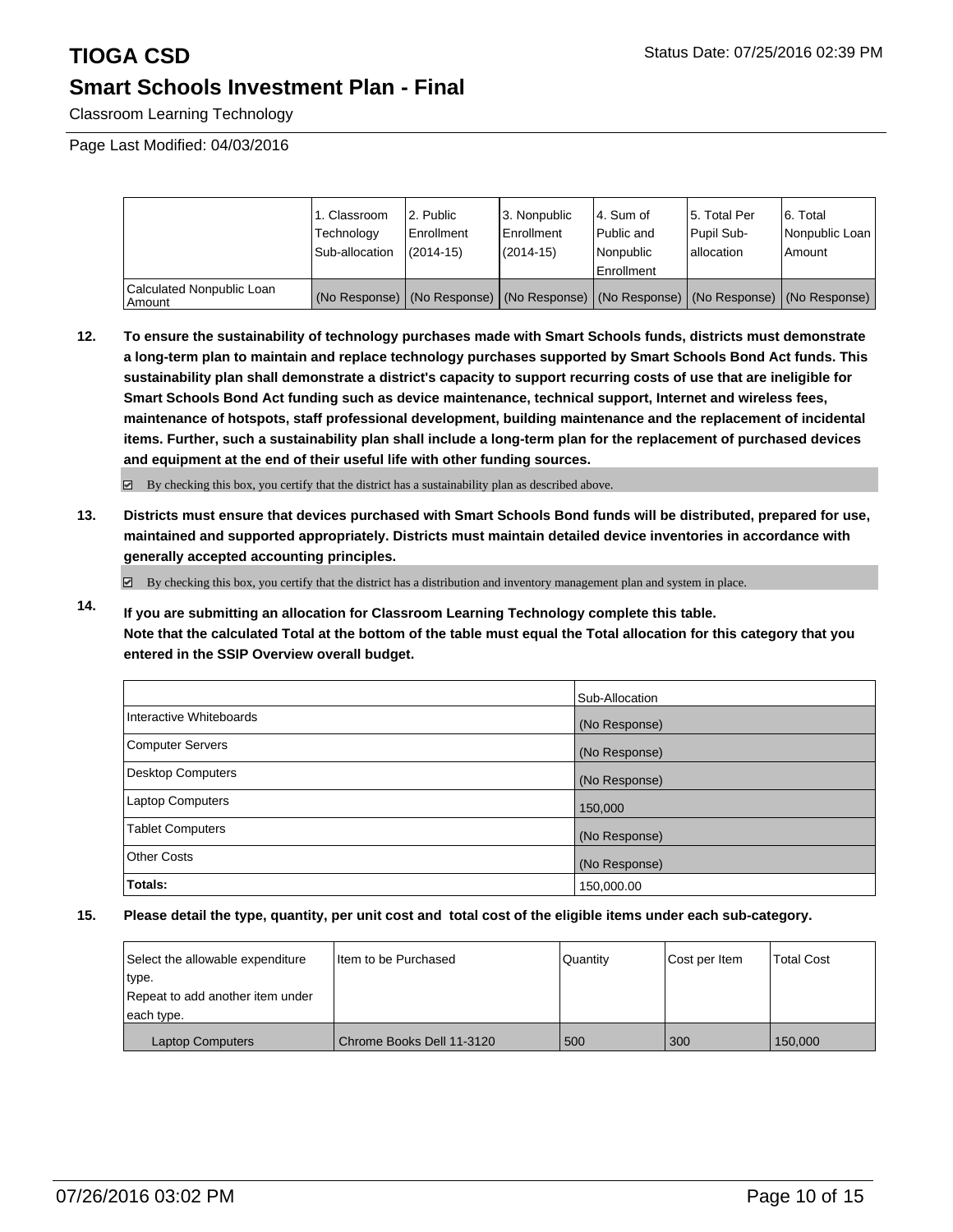Pre-Kindergarten Classrooms

Page Last Modified: 04/03/2016

**1. Provide information regarding how and where the district is currently serving pre-kindergarten students and justify the need for additional space with enrollment projections over 3 years.**

(No Response)

- **2. Describe the district's plan to construct, enhance or modernize education facilities to accommodate prekindergarten programs. Such plans must include:**
	- **Specific descriptions of what the district intends to do to each space;**
	- **An affirmation that pre-kindergarten classrooms will contain a minimum of 900 square feet per classroom;**
	- **The number of classrooms involved;**
	- **The approximate construction costs per classroom; and**
	- **Confirmation that the space is district-owned or has a long-term lease that exceeds the probable useful life of the improvements.**

(No Response)

**3. Smart Schools Bond Act funds may only be used for capital construction costs. Describe the type and amount of additional funds that will be required to support ineligible ongoing costs (e.g. instruction, supplies) associated with any additional pre-kindergarten classrooms that the district plans to add.**

(No Response)

**4. All plans and specifications for the erection, repair, enlargement or remodeling of school buildings in any public school district in the State must be reviewed and approved by the Commissioner. Districts that plan capital projects using their Smart Schools Bond Act funds will undergo a Preliminary Review Process by the Office of Facilities Planning.**

| Project Number |  |
|----------------|--|
| (No Response)  |  |

**5. If you have made an allocation for Pre-Kindergarten Classrooms, complete this table.**

**Note that the calculated Total at the bottom of the table must equal the Total allocation for this category that you entered in the SSIP Overview overall budget.**

|                                          | Sub-Allocation |
|------------------------------------------|----------------|
| Construct Pre-K Classrooms               | (No Response)  |
| Enhance/Modernize Educational Facilities | (No Response)  |
| <b>Other Costs</b>                       | (No Response)  |
| Totals:                                  |                |

| Select the allowable expenditure | litem to be purchased | Quantity      | Cost per Item | <b>Total Cost</b> |
|----------------------------------|-----------------------|---------------|---------------|-------------------|
| type.                            |                       |               |               |                   |
| Repeat to add another item under |                       |               |               |                   |
| each type.                       |                       |               |               |                   |
| (No Response)                    | (No Response)         | (No Response) | (No Response) | (No Response)     |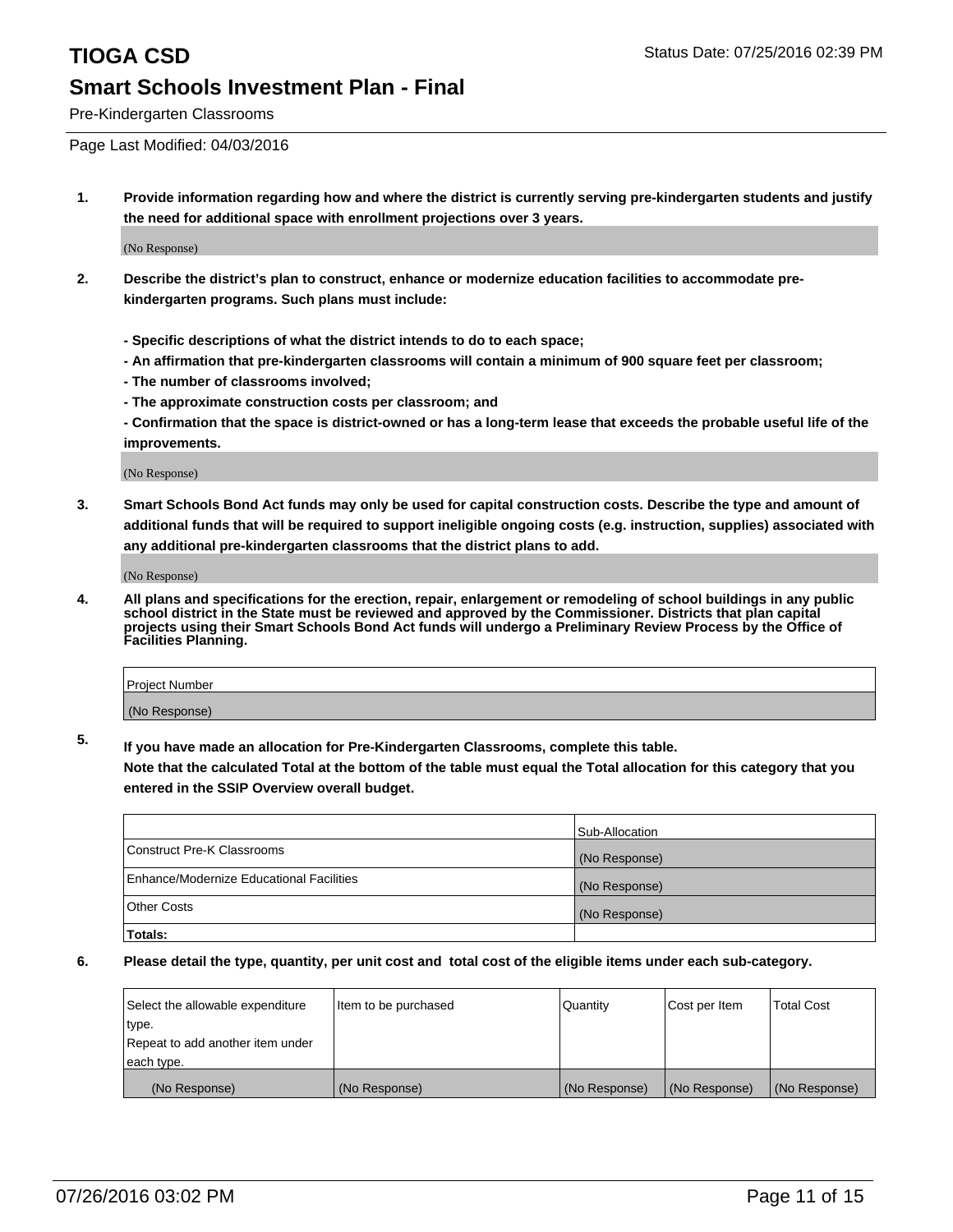Replace Transportable Classrooms

Page Last Modified: 03/31/2016

**1. Describe the district's plan to construct, enhance or modernize education facilities to provide high-quality instructional space by replacing transportable classrooms.**

(No Response)

**2. All plans and specifications for the erection, repair, enlargement or remodeling of school buildings in any public school district in the State must be reviewed and approved by the Commissioner. Districts that plan capital projects using their Smart Schools Bond Act funds will undergo a Preliminary Review Process by the Office of Facilities Planning.**

| <b>Project Number</b> |  |
|-----------------------|--|
| (No Response)         |  |

**3. For large projects that seek to blend Smart Schools Bond Act dollars with other funds, please note that Smart Schools Bond Act funds can be allocated on a pro rata basis depending on the number of new classrooms built that directly replace transportable classroom units.**

**If a district seeks to blend Smart Schools Bond Act dollars with other funds describe below what other funds are being used and what portion of the money will be Smart Schools Bond Act funds.**

(No Response)

**4. If you have made an allocation for Replace Transportable Classrooms, complete this table. Note that the calculated Total at the bottom of the table must equal the Total allocation for this category that you entered in the SSIP Overview overall budget.**

|                                                | Sub-Allocation |
|------------------------------------------------|----------------|
| Construct New Instructional Space              | (No Response)  |
| Enhance/Modernize Existing Instructional Space | (No Response)  |
| Other Costs                                    | (No Response)  |
| Totals:                                        |                |

| Select the allowable expenditure | Item to be purchased | Quantity      | Cost per Item | <b>Total Cost</b> |
|----------------------------------|----------------------|---------------|---------------|-------------------|
| type.                            |                      |               |               |                   |
| Repeat to add another item under |                      |               |               |                   |
| each type.                       |                      |               |               |                   |
| (No Response)                    | (No Response)        | (No Response) | (No Response) | (No Response)     |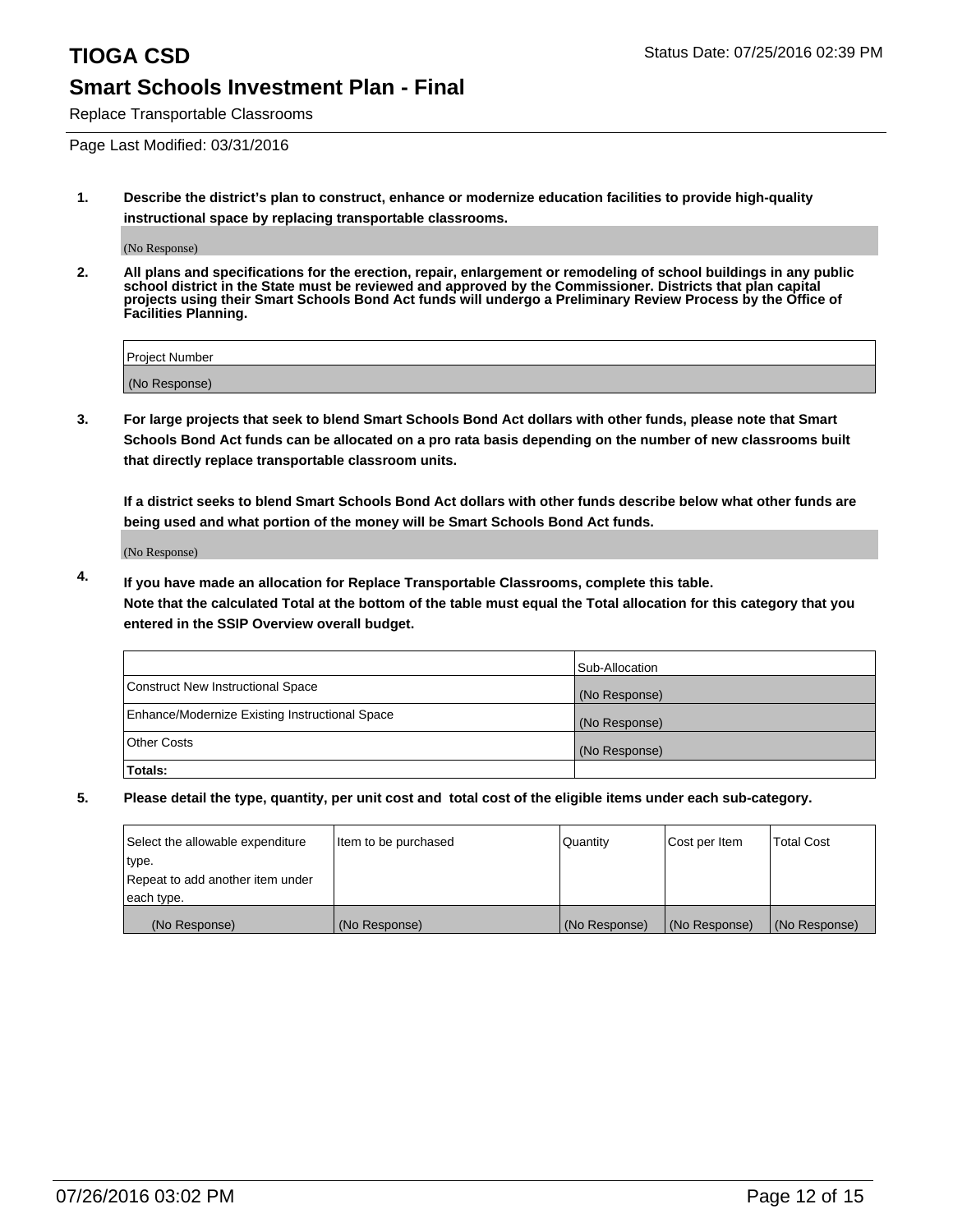High-Tech Security Features

Page Last Modified: 07/22/2016

### **1. Describe how you intend to use Smart Schools Bond Act funds to install high-tech security features in school buildings and on school campuses.**

The Tioga Central School District plans to install access control devices at exterior doors to improve overall building, student and staff security. The District plans to replace all classroom door locksets throughout the school to allow the ability to secure the rooms from the inside of the classroom during an emergency lockdown situation. Current lockset operation requires the teacher to lock the door with a key from the corridor side placing the teacher and students in a potentially dangerous situation. The District plans to replace exterior door hardware to improve overall building, student and staff security

**2. All plans and specifications for the erection, repair, enlargement or remodeling of school buildings in any public school district in the State must be reviewed and approved by the Commissioner. Districts that plan capital projects using their Smart Schools Bond Act funds will undergo a Preliminary Review Process by the Office of Facilities Planning.** 

Project Number 60-09-03-04-0-007-SB1

### **3. Was your project deemed eligible for streamlined Review?**

- **☑** Yes
- $\square$  No
- **3a. Districts with streamlined projects must certify that they have reviewed all installations with their licensed architect or engineer of record, and provide that person's name and license number. The licensed professional must review the products and proposed method of installation prior to implementation and review the work during and after completion in order to affirm that the work was code-compliant, if requested.**

By checking this box, you certify that the district has reviewed all installations with a licensed architect or engineer of record.

**4. Include the name and license number of the architect or engineer of record.**

| Name              | License Number |
|-------------------|----------------|
| <b>Gary Henry</b> | 283811         |

**5. If you have made an allocation for High-Tech Security Features, complete this table.**

**Note that the calculated Total at the bottom of the table must equal the Total allocation for this category that you entered in the SSIP Overview overall budget.**

|                                                      | Sub-Allocation |
|------------------------------------------------------|----------------|
| Capital-Intensive Security Project (Standard Review) | (No Response)  |
| <b>Electronic Security System</b>                    | (No Response)  |
| <b>Entry Control System</b>                          | 58,000         |
| Approved Door Hardening Project                      | 71,000         |
| <b>Other Costs</b>                                   | 21,000         |
| Totals:                                              | 150,000.00     |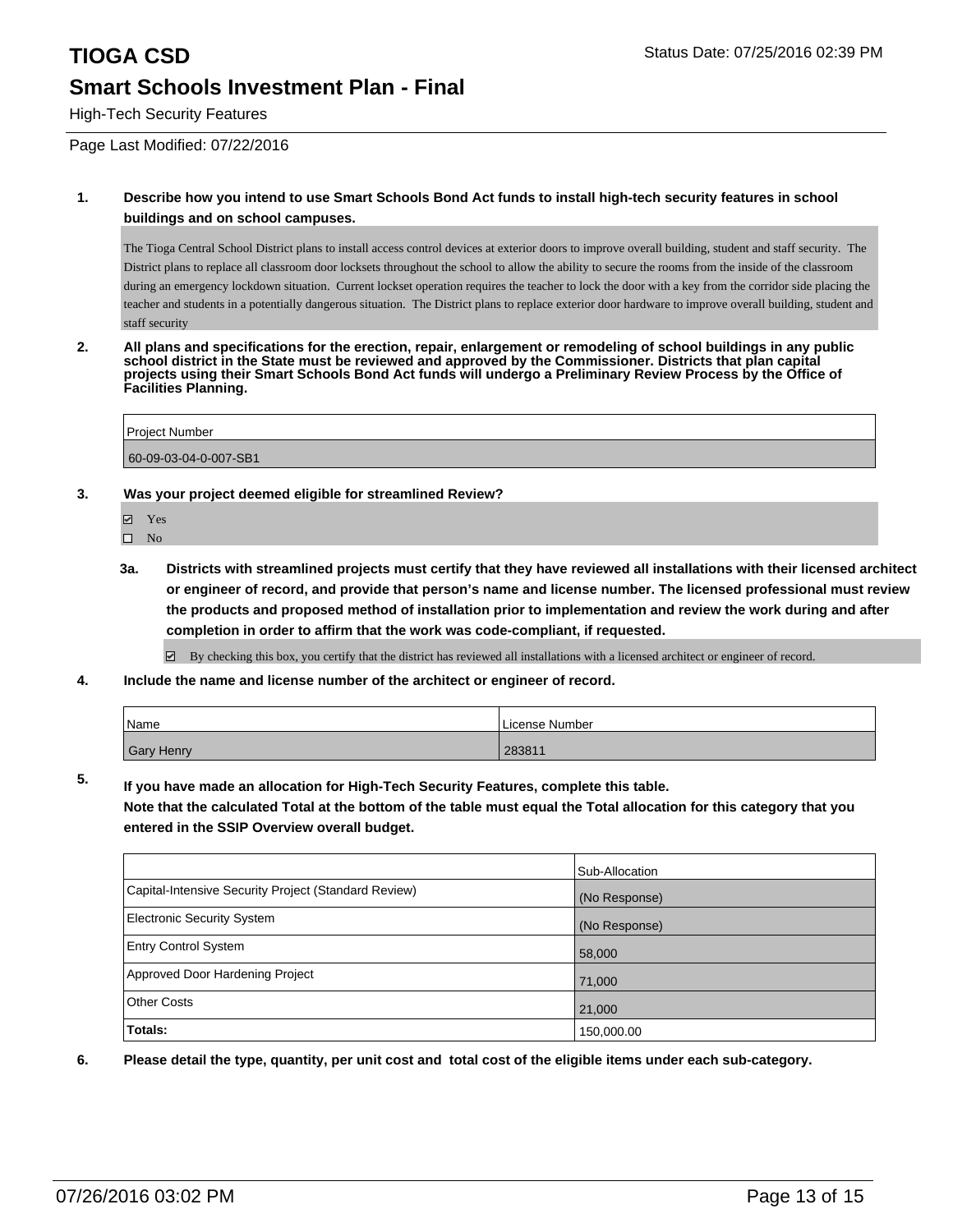High-Tech Security Features

Page Last Modified: 07/22/2016

| Select the allowable expenditure<br>type. | Item to be purchased                                                  | Quantity | Cost per Item | <b>Total Cost</b> |
|-------------------------------------------|-----------------------------------------------------------------------|----------|---------------|-------------------|
| Repeat to add another item under          |                                                                       |          |               |                   |
| each type.                                |                                                                       |          |               |                   |
| <b>Entry Control System</b>               | Install Access Control System on<br><b>Exterior Doors (Materials)</b> | 10       | 4,000         | 40,000            |
| <b>Approved Door Hardening</b><br>Project | Replace Classroom Door Hardware<br>(Materials)                        | 155      | 290           | 45,000            |
| <b>Other Costs</b>                        | <b>Total Incidental Cost</b>                                          |          | 21,000        | 21,000            |
| <b>Entry Control System</b>               | Install Access Control System on<br>Exterior Doors (Labor)            | 10       | 1,800         | 18,000            |
| <b>Approved Door Hardening</b><br>Project | Replace Interior Classroom Door<br>Hardware (Labor)                   | 155      | 100           | 15,500            |
| <b>Approved Door Hardening</b><br>Project | Replace Exterior Door Hardware<br>(Materials)                         | 14       | 600           | 8,400             |
| <b>Approved Door Hardening</b><br>Project | <b>Replace Exterior Door Hardware</b><br>(Labor)                      | 14       | 150           | 2,100             |